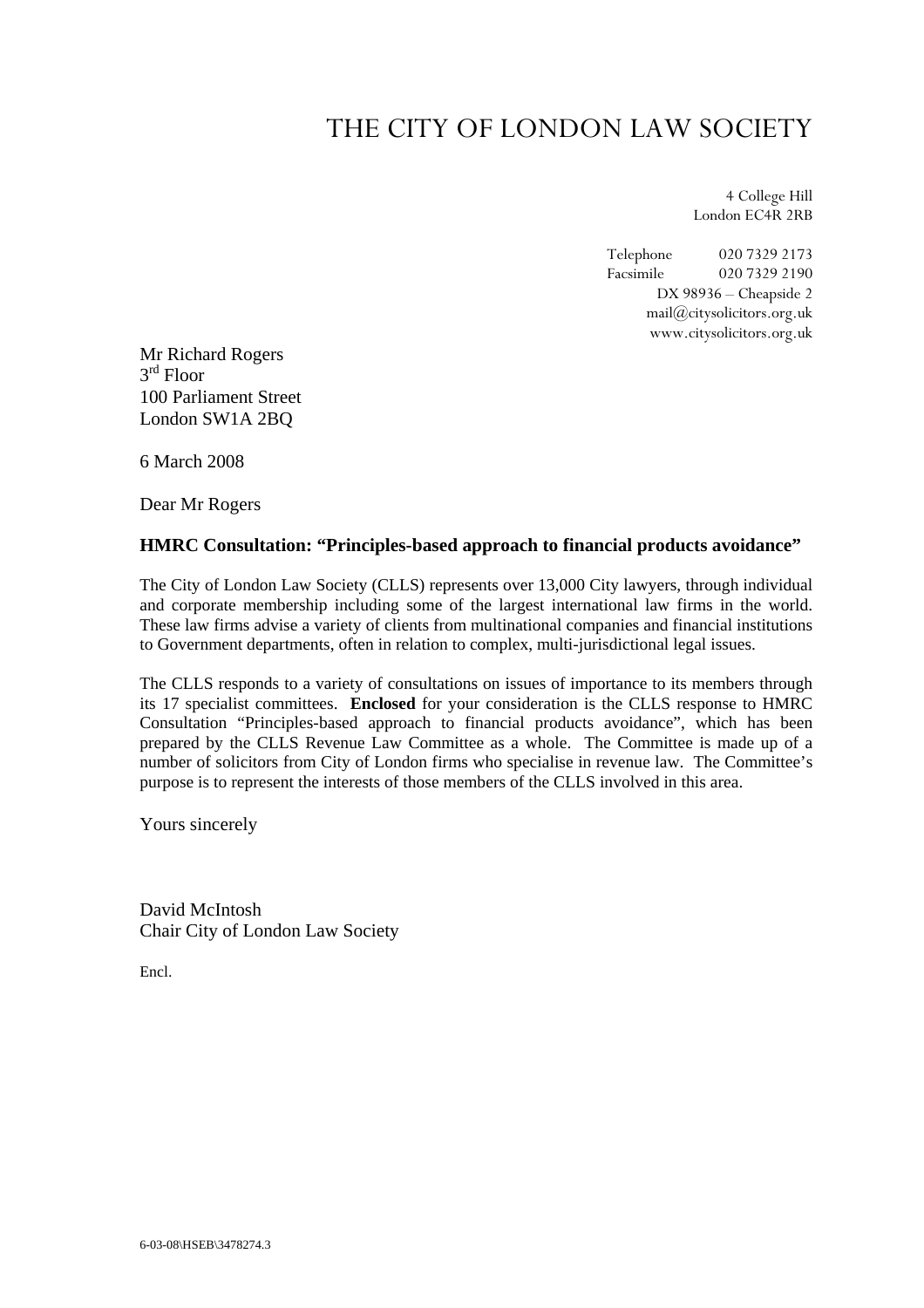## **HMRC Consultation: "Principles-based approach to financial products avoidance"**

# **Comments from the City of London Law Society Revenue Law Committee ("CLLS")**

# **"PRINCIPLES-BASED APPROACH TO FINANCIAL PRODUCTS AVOIDANCE": CONSULTATION DOCUMENT**

We are grateful for the opportunity to comment on HMRC's consultation document on the "Principles-based approach to financial products avoidance" published in December 2007 and the amended draft legislation, commentary and guidance on "disguised interest" published in February 2008 (together referred to in this paper as the "Consultation Document").

#### 1 **General Comments on the Consultation Document**

We can understand that HMRC sees potential merit in applying a principlesbased approach to tax avoidance. However, we are concerned to see that where a principles-based approach is taken:

- 1.1 the principles relied upon are in accordance with the law as it currently stands;
- 1.2 the principles are applied consistently (so that, for example, different sides of a transaction are not treated in different ways for tax purposes);
- 1.3 there is sufficient certainty and clarity for taxpayers on the principle underlying the relevant legislation; and
- 1.4 taxpayers are not required to place undue reliance on HMRC guidance (which does not have the force of law and which may be withdrawn at any time) in their interpretation or application of the law.

It does not seem to us that either the "disguised interest" or the "transfer of income stream" proposals, as presently put forward, satisfy these basic requirements.

#### 2 **"Disguised Interest"**

- 2.1 We consider that the "disguised interest" provisions would benefit from a motive test, to give taxpayers certainty and clarity on the law and its application. This would also help to reduce reliance by taxpayers on HMRC's published guidance alone. We note the comments made by HMRC under the heading "Main changes following open day" in the revised Consultation Document with regard to the new paragraph 2(5) in the revised legislation. Whilst the new paragraph 2(5) is helpful, we do not consider that it alone will give sufficient certainty to taxpayers.
- 2.2 We can see scope in the draft provisions and guidance for different sides of the same transaction to be treated in different ways for tax purposes. The principle set out in Section 1 of the (revised) draft legislation is stated to be intended to ensure that returns designed to be economically equivalent to interest are treated in the same way as interest for corporation tax purposes. However, the draft legislation does not also bring the borrower side of the transaction within the principle. We do not see why, subject to the usual provisions that may apply to restrict the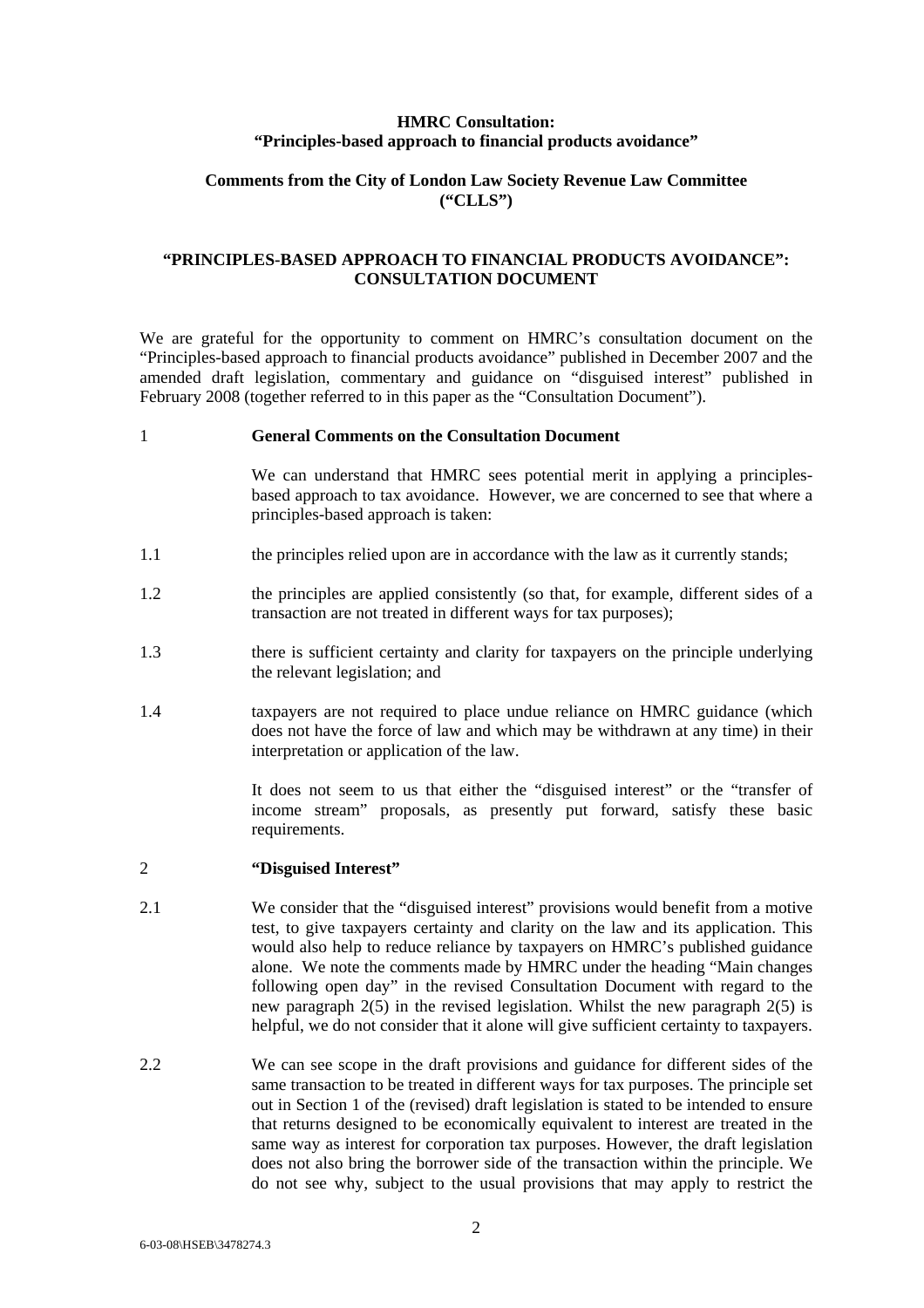deductibility of interest, a "borrower" in this type of transaction which is a UK corporation taxpayer should not also be treated as paying interest and accordingly having an entitlement to relief for amounts it incurs in respect of the "borrowing" that equate to financing costs. We would request that HMRC reconsider the application of this principle so that it may be applied consistently.

- 2.3 We welcome certain of the changes to the exceptions in the revised draft legislation to the extent that the exceptions are now better equipped to deal with tiers of companies.
- 2.4 We note that paragraph 4(2) of the revised legislation disapplies the exception in paragraph  $4(1)(b)$  to the extent that a tax charge under paragraph 2 would be sheltered by the use of carried forward non-trading loan relationship deficits. We do not see why the principle outlined in the draft legislation should extend to the use of bona fide loan relationship deficits against corresponding income.

#### 3 **"Transfer of Income Stream"**

- 3.1 It is a well established principle of English law that the consideration for the sale of an income stream relating to a capital asset is not income (per the judgement of the Court of Appeal in *IRC v John Lewis Properties plc* [2003] STC 117). Accordingly, we do not consider the principle outlined in paragraph 1 of the draft legislation relating to transfers of income streams to be the most obviously correct principle to form the basis of legislation in this area. The proposal suffers from a fundamental difficulty of circularity; it is only by reference to the existing case law that one can establish what does "equate in substance to income".
- 3.2 In addition to the point made at paragraph 3.1 above, in our view the principle chosen by HMRC gives rise to conceptual difficulties. For example, it is not clear to us what the analysis would be if:
- 3.2.1 there is a part disposal of the underlying capital asset;
- 3.2.2 an intermediate lease is granted;
- 3.2.3 there is an assignment of the benefit of a partnership interest;
- 3.2.4 a novation takes place (novations not being included in the list of examples of transfers in paragraph 1(8) of the draft legislation); or
- 3.2.5 the amounts transferred are in the form of profits rather than income.

We therefore consider that the law is not sufficiently clear to enable taxpayers to assess their positions.

- 3.3 Similarly to the "disguised interest" draft legislation, there appears to be an inconsistency in the treatment of taxpayers on different sides of a transaction. In this case, the consideration given by the transferee for a right to receive an income stream will not be taken into account for tax purposes unless the transferee is a trader.
- 3.4 We consider that the draft legislation is capable of giving rise to double taxation. For instance, the interaction between the draft legislation and the capital gains degrouping charge in Section 179 TCGA 1992 gives scope for double taxation even in the context of a bona fide commercial transaction. Taking an example: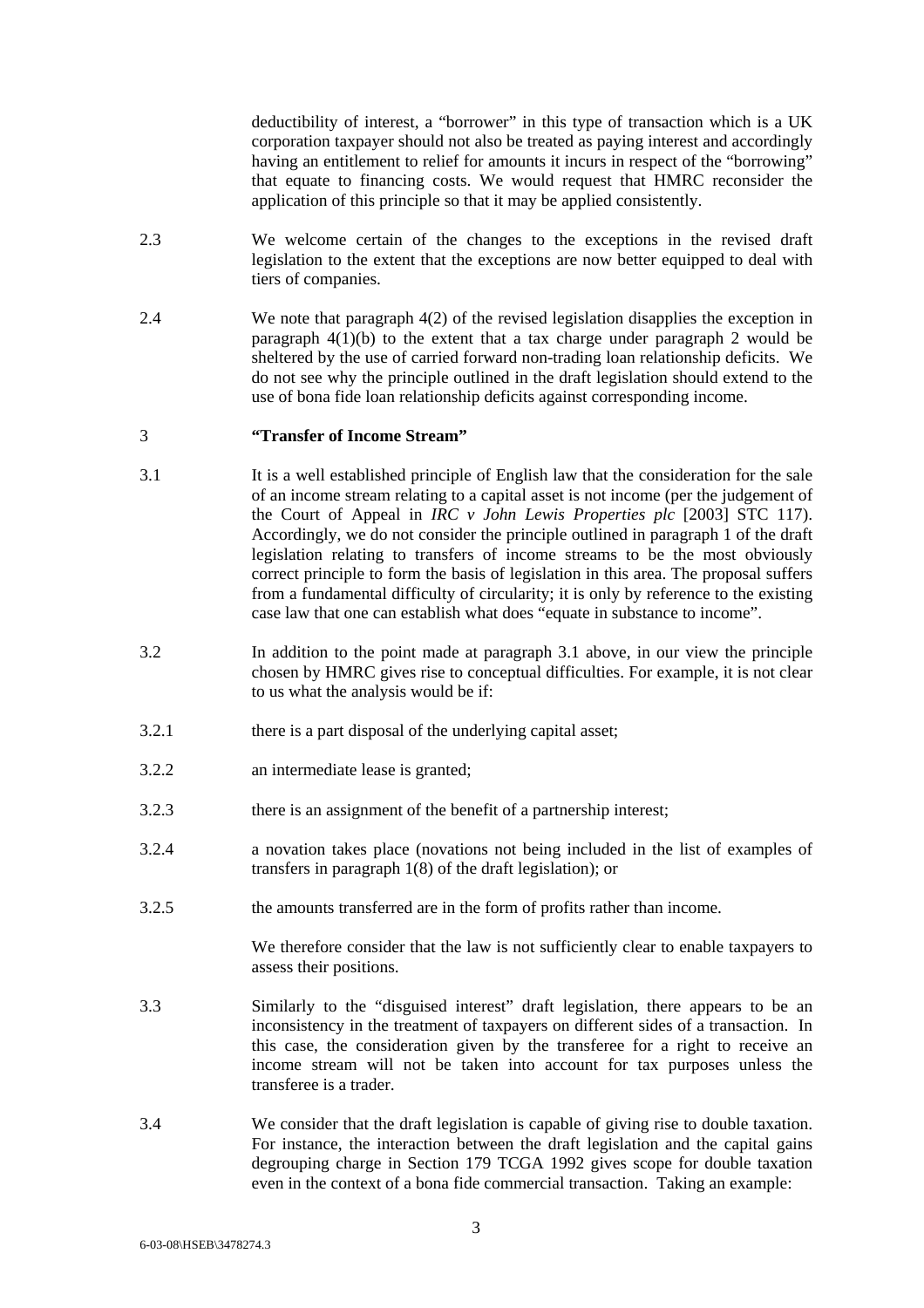- A Limited and B Limited are companies that are in the same group for the purposes of corporation tax on chargeable gains;
- B Limited acquires an income stream from A Limited; and
- Within six years of the acquisition, B Limited leaves the group.

In the above example, the draft legislation would apply to treat the consideration paid by B Limited as income in the hands of A Limited (and presumably Schedule 28AA TA 1988 may apply to adjust the amount of the consideration if the consideration is not an arm's length amount). However, the acquisition of the income stream by B Limited will still be a capital transaction (assuming that the tests in *John Lewis* are met) because the draft legislation would only recharacterise the consideration as income; it would not recharacterise the underlying transaction. Therefore, when B Limited leaves the group it appears that Section 179 TCGA 1992 will apply a degrouping charge to B Limited, by reference to the value of the consideration it has paid to A Limited for the income stream. We would note that Section 37 TCGA 1992 would not be in point here, as the amount charged to income will not be chargeable on the same person as the degrouping charge. Accordingly, we should be grateful if consideration could be given to disapplying Section 179 TCGA 1992 in circumstances where the draft legislation will apply.

- 3.5 Further, we should be grateful if further consideration and clarification could be given in respect of the interaction of the proposed legislation with other existing legislation, for instance:
- 3.5.1 the rules relating to sales and repurchases of securities (the "repo" legislation); and
- 3.5.2 other anti-avoidance rules which operate in similar circumstances, notably Section 774A et seq Income and Corporation Taxes Act 1988. In this case, we note that Example 10 in the draft guidance refers to Section 774A, but it is not clear that the position stated in that example follows from paragraph 1(6) of the draft legislation.

## 6 March 2008

## THE CITY OF LONDON LAW SOCIETY 4 College Hill, London EC4R 2RB Tel: 020 7329 2173, Fax: 020 7329 2190 E-mail: mail@citysolicitors.org.uk

#### © CITY OF LONDON LAW SOCIETY 2008.

All rights reserved. This paper has been prepared as part of a consultation process. Its contents should not be taken as legal advice in relation to a particular situation or transaction.